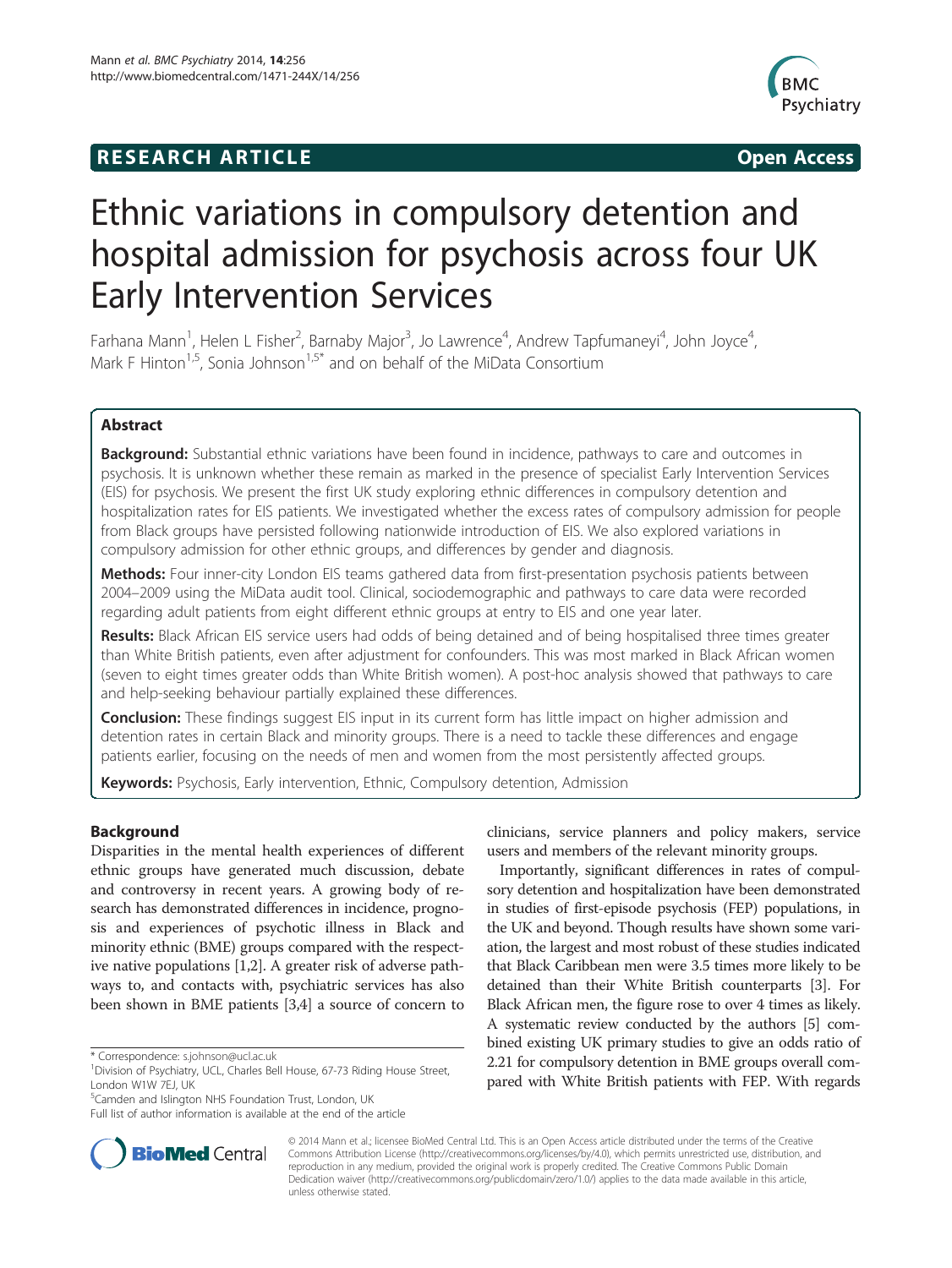to hospital admission, international studies have shown varied results [[6](#page-10-0)-[8\]](#page-11-0).

A number of potential explanations have been put forward to account for these differences, ranging from institutional racism in psychiatry to altered illness expression in minority groups, or variation in explanatory models of illness – but most lack corroborating evidence [[4](#page-10-0),[9](#page-11-0)]. Another possibility is that BME groups may follow more adverse 'pathways to care'. Mapping pathways to care involves identifying the services involved at any point in the patient's journey to specialist care, including for example the involvement of general practitioners (GPs), religious organisations or the police. Some evidence has been found that such adverse pathways to care may mediate the relationship between BME status and detention, but that differences are not entirely explained. For instance, the Aetiology and Ethnicity in Schizophrenia and Other Psychoses (AESOP) study conducted regression analyses to adjust for variation in rates of criminal justice referral, help-seeking behaviour, perceived risk to others, diagnosis and employment, but still showed a significantly increased risk of detention in Black African and Caribbean patients [[3\]](#page-10-0). Lawlor's [[10\]](#page-11-0) study (though not exclusive to FEP) suggested help-seeking behaviour and pathways to care may contribute to explaining differences in rates of compulsory admission among women. What has been more consistently demonstrated is a link between adverse contacts and poorer outcomes in psychosis [[10,11](#page-11-0)], highlighting the need to investigate and tackle such inequalities as a priority.

Alongside the drive for equity of mental healthcare across ethnic groups, has been a drive for active early intervention in psychosis [[12](#page-11-0)]. The number of early intervention services (EIS) in operation has grown worldwide since the early 1990s, and English health policy mandated provision of such services between 2004 and 2010. The aim of the EIS model is to intervene early and effectively in young people experiencing their first episode of psychosis. Other than having a specific focus on early psychosis, common desirable features of EI teams include being 'youth oriented' (ideally focusing on people aged 14–35) and multidisciplinary, following an assertive outreach model to encourage engagement, and staff members having low caseloads to facilitate intensive provision of a full range of interventions, including psychological and social (typically not more than 15 cases). One of the main aims of EIS has been to engage 'hard to reach' patients, including those from BME groups, and to reduce adverse pathways to care and coercive early treatment experiences. Research evidence has demonstrated improvement in outcomes when adopting a specialised early intervention model [\[13,14](#page-11-0)], and has found the model to be cost effective [\[15\]](#page-11-0). A Cochrane review concluded there is 'some support' for early intervention in psychosis but

called for better quality research [\[16\]](#page-11-0). With regards to ethnic variation in detention/admission in FEP patients, very few studies have been conducted in EIS settings, and our systematic review [\[5](#page-10-0)] found no study based on a UK EI population. Thus there is a pressing need to establish whether or not previous ethnic inequities in service use persist despite the EIS approach, which is aimed at engagement and the formation of strong therapeutic relationships and at avoiding admissions, but does not generally incorporate a specific focus on any ethnic group.

Further limitations to the existing evidence on admission and detention rates in the FEP population are methodological weaknesses including small sample sizes and poorly defined, at times meaningless, ethnic categorisations (often merging highly heterogeneous populations) thereby limiting generalisability. In addition, the number of ethnic groups considered has been limited, focusing predominantly on the experiences of Black African and Black Caribbean groups in the UK and Canada, and Maori versus non-Maori in New Zealand. Few studies have taken steps to account for potential confounding or mediating factors, and most have not stratified by gender. This is despite evidence that men and women may have different ethnic disparities in rates of detention [\[3](#page-10-0)[,17,18\]](#page-11-0).

Our study is the first in the UK to explore ethnic variations in hospital admission and compulsory detention in a FEP population recruited exclusively from EIS teams. For this study, we defined our two main outcome measures as:

- 1) Whether compulsorily detained in hospital under the UK Mental Health Act by the end of the first year of EIS care. Compulsory admissions taking place during the same treatment episode as recruitment to EIS, but which preceded the EIS taking responsibility for care were included, as an aim for high quality EIS care is engagement as early as possible in the pathway to care.
- 2) Whether admitted to hospital (voluntarily or compulsorily) by the end of the first year of EIS care.

Our primary hypothesis was that people from black groups (Black British, Black Caribbean and Black African) would be more likely to be admitted to hospital under the Mental Health Act (MHA) than White British patients. As a secondary aim, we explored rates of admission and detention in less well-studied groups including White other, South Asian, Asian other and mixed Black/White patients. We also explored differences between genders in patterns of admission, and whether team structure had any influence on variations in admission rates.

## Method

Multicentre ethical approval was obtained from the Wandsworth Research Ethics Committee, which granted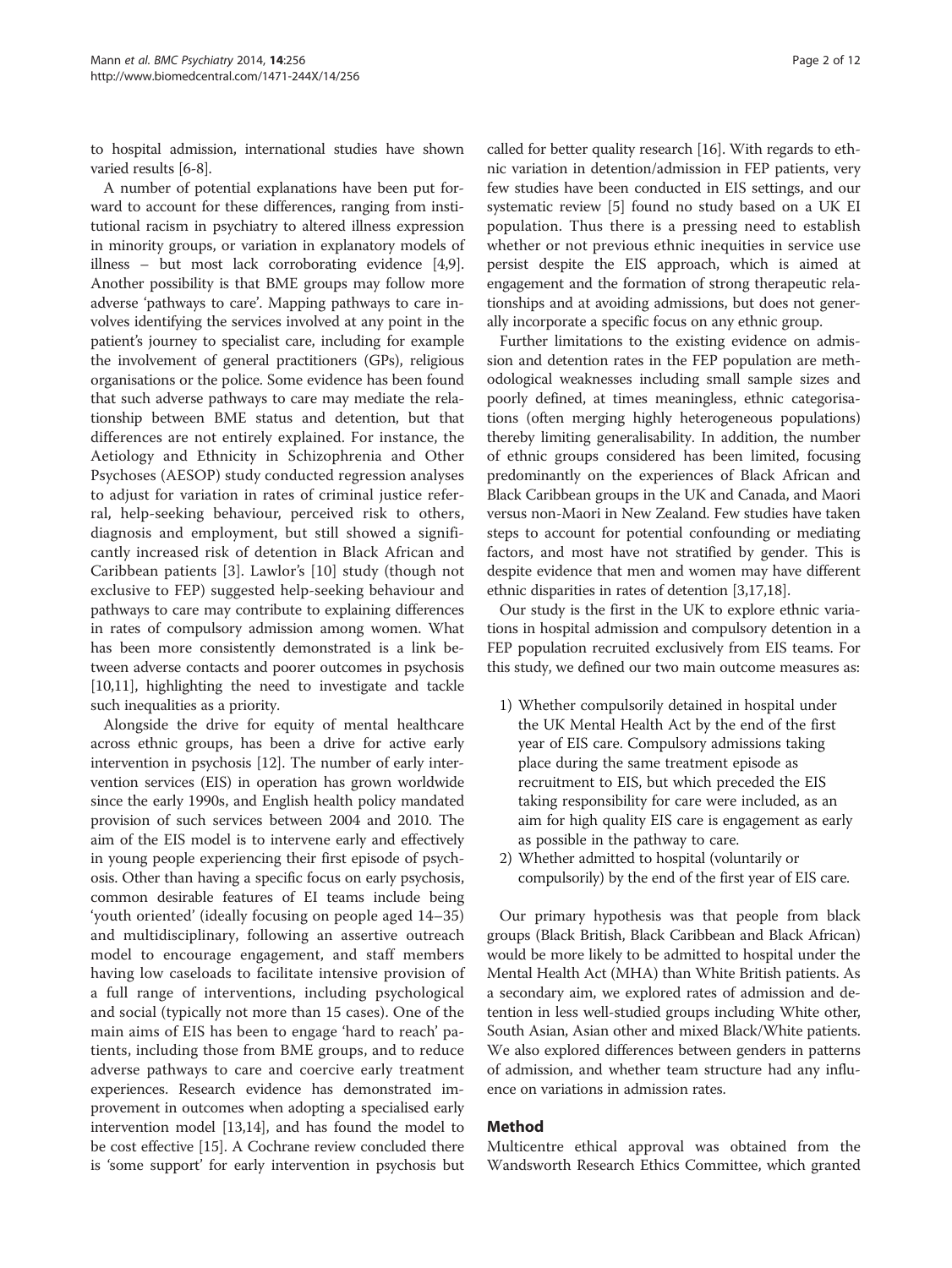permission for secondary research use of the data for a specific set of research questions, including ethnic variation in admissions and detention. All information, which could lead to patient identification, was removed before the data were made accessible for research purposes. All of the data analysed were collected routinely and used for local service evaluation purposes.

#### Setting

We present baseline and 12-month follow-up data gathered from four EIS teams in London, UK, making use of a standardised data collection tool (MiData), which has previously been well described in published papers [\[19,20](#page-11-0)]. The teams all aimed to follow the UK Service Implementation Guide [\[21\]](#page-11-0), delivering a full multidisciplinary service focused on recovery and relapse prevention for two to three years. However, there was relatively little focus on early detection or on detection of at risk mental states. The teams generally accepted patients aged up to 35 within the first three years of psychosis and each covered distinct catchment areas within London. Two different models of EIS delivery are represented. Teams A, B and D operated as stand-alone services, whereas Team C followed a 'hub and spoke' model. Specialised, stand-alone services are considered the UK gold standard but are resourceintensive. The 'hub and spoke' design featured a centralised hub of EI workers collaborating with dedicated early psychosis care coordinators in the existing community teams (see [\[22](#page-11-0)] for further details). 'Hub and spoke' designs may require less initial investment of resources, but may find it harder to maintain aspects of high fidelity EI care such as a team approach and multidisciplinary delivery of a full range of interventions tailored to early psychosis. All of the teams served large inner city areas with ethnically diverse populations. Each of the teams represented the standard referral point for all new cases of psychosis entering mental health services in the respective area.

#### Sample

The sample comprised adult patients referred to and accepted by the four EIS teams broadly from 2004 to 2009. The aim was to capture all accepted referrals in the time period, but for practical reasons this was not performed uniformly across the teams. Data collection was restricted to certain teams in the earliest stages and in some fledgling services the entire catchment area was not covered initially. However, from 2006 EIS were more broadly implemented and at the very least basic data was collected for all accepted cases. Patients were included at 12-months follow-up if any information was available for them during this period. Exclusion criteria were: aged below 18 years and a diagnosis of learning difficulties or organic (non-functional) psychosis.

#### Data collection

The data was entered by clinical and administrative staff onto individual electronic databases, using a standardised computerised assessment package (MiData) and then the anonymised datasets were merged by HLF. MiData is an audit tool developed by the London Early Intervention Network (LEIRN) which comprises a minimum set of assessments used to evaluate first-episode psychosis services (EIS) [\[20\]](#page-11-0). All participating staff received training on the package. Data was collected at entry to the EIS (baseline) and one year later. The following measures were utilised in this study:

#### Sociodemographics

Basic sociodemographic information was collected via standardised questions on: gender (male or female); country of birth (born in UK or outside of UK); ethnicity (employing UK Census 2001 categories), marital status (married/cohabiting or single/divorced/separated/widowed); has children (yes or no); current living arrangement (living alone or living with others or roofless/other); education/employment history (ever been in paid employment/had at least high school qualifications [General Certificate of Secondary Education (GCSE) or equivalent] or never been employed/ had no qualifications).

For the analyses reported in this paper, only service users from the following self-ascribed ethnic groups were included:

#### White British

White Other (White service users with no parents born in the UK, includes White Irish) Mixed Black/White (one parent Black Caribbean or Black African, other parent White) South Asian (Bangladeshi, Indian, Pakistani, Sri Lankan origin) Other Asian (includes Chinese, Vietnamese, Philippines, Japanese) Black British (Black service users born in the UK) Black Caribbean (Black and born in the Caribbean) Black African (Black and born in Africa)

Those from other ethnic groups were excluded from the study as they belonged to ethnic groups represented in numbers too small to provide sufficient statistical power.

#### Pathways to care

MiData includes a 'pathways to care' audit tool which collates information about the different people and services that individuals came into contact with for psychosis prior to entering mental health services (see [[20\]](#page-11-0) for full details). This was completed at entry to EIS and included whether the individual saw a General Practitioner or other primary care professional at any point in this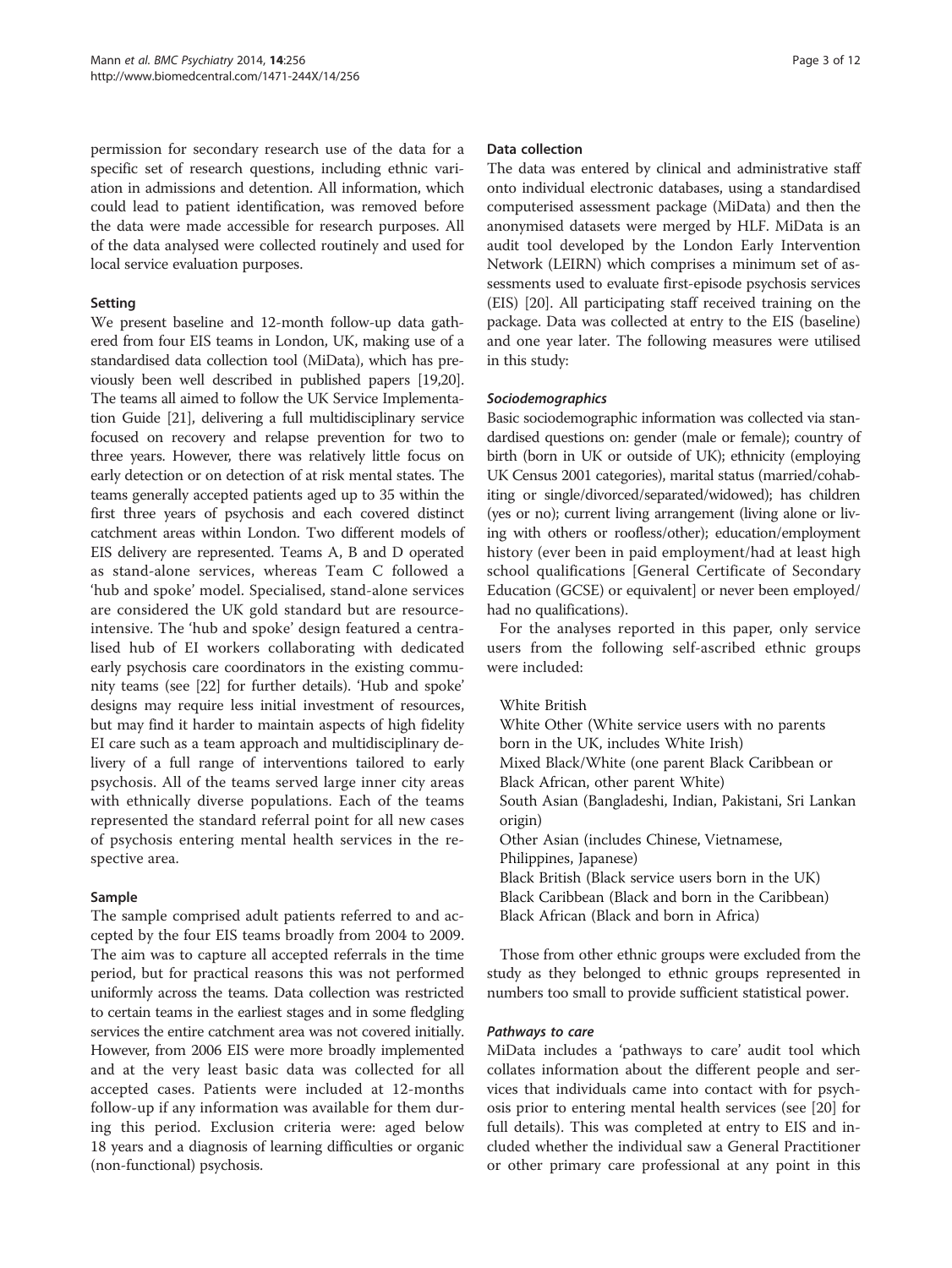pathway (yes or no). Additionally it was noted whether the individual was referred by a criminal justice service (prison, police, or probationary services) to a psychiatrist or mental health service (yes or no) or whether the individual initiated contact themselves (defined as 'help-seeking' – yes or no).

#### Admission & detention

A history of any compulsory hospital admissions for psychosis from first contact with mental health services in the current treatment episode for psychosis to the end of the first year of EIS care, was collected from the patients and clinical notes. Whether a patient had been admitted at all in relation to psychosis (i.e. both compulsorily and voluntarily) was also noted, up to and including the first year of EIS care. All detentions in this study were under the civil Sections of the UK Mental Health Act.

#### Clinical diagnosis

ICD-10 [[23](#page-11-0)] diagnosis at 1 year follow-up was extracted from clinical records and confirmed with the EIS consultant psychiatrist. These were then grouped into schizophreniaspectrum disorders (codes F20-29), affective psychoses (F30.2, F31.2, F31.5, F32.3, F33.3 or F39), and other disorders (all other codes).

#### Analysis

All analyses were conducted in Stata version 11.1 for Windows. Descriptive statistics and univariate tests (chisquare/Fisher's exact/ANOVA) were used to describe and explore any baseline differences in key social and clinical characteristics between ethnic groups. Binary logistic regression was used to explore whether ethnic group was associated with compulsory detention, and then with hospitalization. For the purposes of the analysis, each team was compared with Team A (largest team). All ethnic groups were compared with the White British group in each model. The analysis was conducted for men and women separately. Adjustments were made for gender (only in the models for the full sample), age at referral to EIS, team and diagnosis, as these may influence detention rates [\[3](#page-10-0)[,18,24\]](#page-11-0).

As there was a large quantity of missing data for the variables concerning criminal justice referral, GP involvement, and help-seeking behaviour in two of the teams, a subgroup analysis was conducted just on the two remaining teams combined (Team A and Team D) in order to investigate whether these variables may account for any relationship found between ethnicity and sectioning/admission. These factors have been demonstrated as potentially accounting for some of the variation between ethnic groups in rates of being detained in previous studies [[3](#page-10-0)[,25,26\]](#page-11-0). Logistic regression analysis was conducted on the subgroup to explore if ethnic differences in rates persisted when

adjustments were made for pathway to care and helpseeking behaviour.

#### Missing data

In keeping with the original paper describing the MiData tool [\[20](#page-11-0)], some variables suffered from poor completion rates. This is despite the tool being relatively user-friendly and focused on clinically important parameters. For the main outcome variables of detention and admission by 12 months follow-up, comparisons were made between those patients with missing data ( $n = 44$  for detention outcome and  $n = 19$  for admission outcome) and those with data available ( $n = 630$  for detention outcome and  $n = 655$ for admission outcome) for basic social and clinical factors. There were no statistically significant differences with regard to age, gender, marital status, employment or education, diagnosis or ethnicity when the data was missing versus not missing for detention or admission (all p values >0.05). Rates of missing data per variable are listed in Table 1.

#### **Results**

#### Sample characteristics

Over the study period, 714 patients meeting the initial inclusion criteria presented to the four services. Forty cases were removed from the sample at this stage, as they belonged to ethnic groups represented in only very small numbers. These groups were Other, Mixed other, Black other and Mixed White and Asian. This gave a final sample size of 674 patients across 8 ethnic groups. The sample comprised 438 (65.0%) men and the mean age at referral was 24 years (S.D. 4.5, range 18–35). Just over a fifth of patients lived on their own (21.8%), and the

| Table 1 Completeness of relevant MiData variables |  |  |  |
|---------------------------------------------------|--|--|--|
|---------------------------------------------------|--|--|--|

| Item                                | Completion rate<br>$(N = 674)$ n $(\%)$ |
|-------------------------------------|-----------------------------------------|
| Ethnicity                           | 674 (100)                               |
| Age at referral                     | 672 (99.7)                              |
| Gender                              | 672 (99.7)                              |
| Diagnosis                           | 663 (98.3)                              |
| Fver admitted?                      | 655 (97.2)                              |
| Ever sectioned?                     | 630 (93.5)                              |
| Ever employed or educated to GCSEs? | 617 (91.5)                              |
| Criminal justice referral?          | 594 (88.1)                              |
| Marital status                      | 552 (85.7)                              |
| Duration of untreated psychosis     | 527 (78.1)                              |
| GP in pathway?                      | 528 (78.3)                              |
| Living arrangement                  | 511 (75.8)                              |
| Self referral?                      | 502 (74.5)                              |

GCSE, General Certificate of Secondary Education.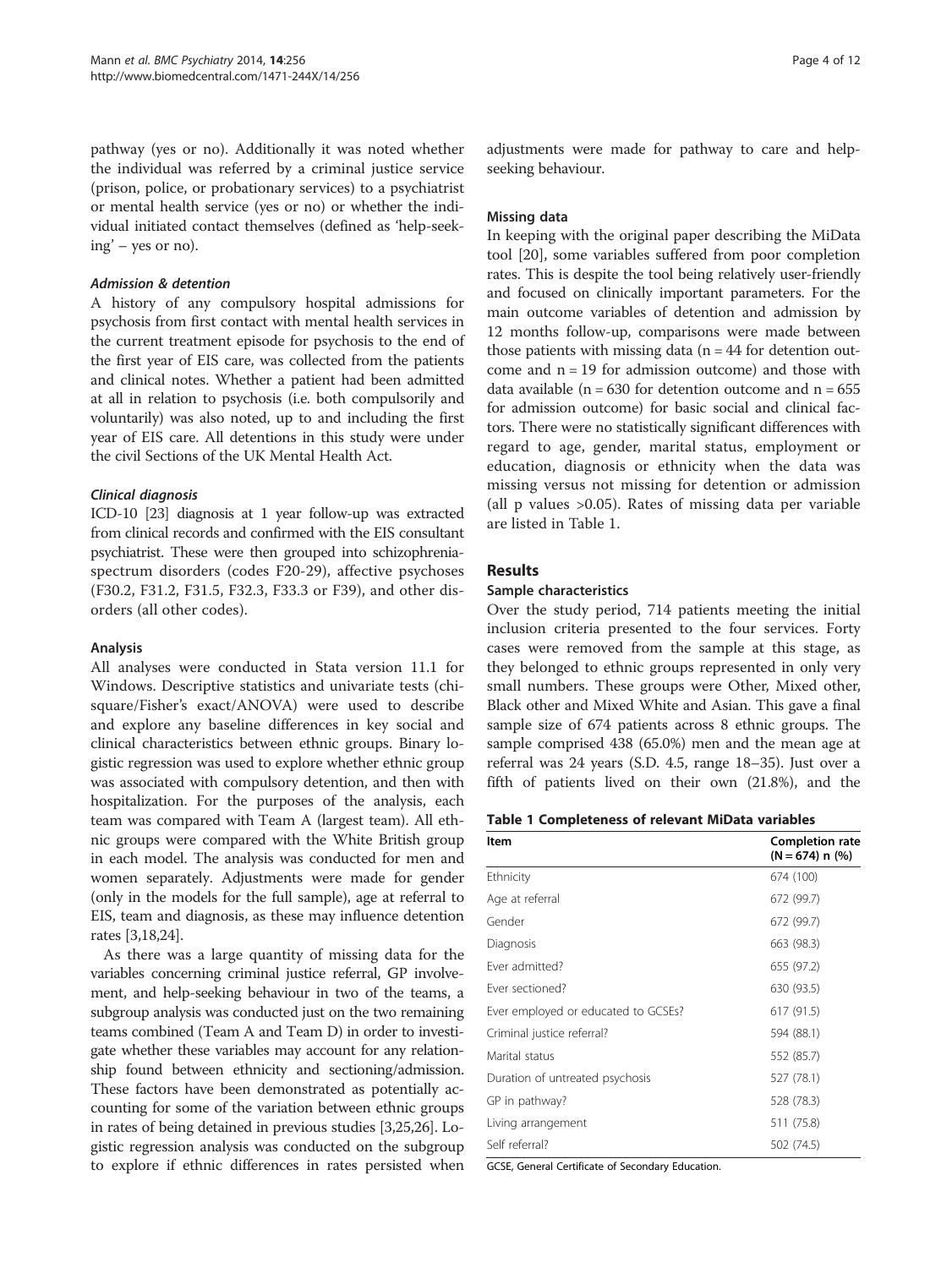<span id="page-4-0"></span>majority had been employed at some point in their lives or were educated up to at least GCSE level (94.1%).

## Sociodemographic and clinical characteristics by ethnic group

The basic demographic and clinical characteristics of each ethnic group are presented in Table 2. The largest ethnic group in the sample overall was Black African (27.9%), followed by White British (23.4%). The smallest group represented was the Asian other group (4.3%) which included people who described themselves as Chinese, Vietnamese and Filipino. Comparisons across ethnic groups for basic social characteristics showed no significant differences at  $p = 0.05$  (Table 2).

Rates of schizophrenia-spectrum diagnoses were highest amongst the South Asian (83.3%) and Black African (80.5%) groups, and lowest in those classified as White

other (69.2%). This latter group also had the highest rate of affective psychosis. With regards to GP involvement in the pathway to care, the lowest rates were observed amongst Black British, Black Caribbean and Black African cases – the highest in the South Asian group. In addition, police involvement and criminal justice referral were highest in the Black African (30.1%) and Caribbean (25.0%) groups respectively. There were no significant differences between ethnic groups with regards to rates of self-referral.

#### Compulsory detention

In total, by 12 months follow-up, 288 service users had been compulsorily detained under the UK Mental Health Act for psychosis (42.7%). The group showing the highest rate of detention overall was the Black African group (59.7%), followed by the Black British group (52.9%). The

| Table 2 Sociodemographic and clinical characteristics of the people with psychosis across the eight ethnic groups |  |  |
|-------------------------------------------------------------------------------------------------------------------|--|--|
|-------------------------------------------------------------------------------------------------------------------|--|--|

| Demographic/clinical<br>variable       | White<br><b>British</b> | White<br>other | Mixed Black/<br>White | South<br>Asian | Asian<br>other | Black<br><b>British</b> | <b>Black</b><br>Caribbean | Black<br>African | Test<br>statistic <sup>1</sup> | p       |
|----------------------------------------|-------------------------|----------------|-----------------------|----------------|----------------|-------------------------|---------------------------|------------------|--------------------------------|---------|
|                                        | $N = 158$               | $N = 93$       | $N = 36$              | $N = 37$       | $N = 29$       | $N = 55$                | $N = 78$                  | $N = 188$        |                                |         |
| Age at referral: M (S.D.)              | 23.6(4.2)               | 23.6(4.6)      | 22.9(4.2)             | 24.6 (4.5)     | 25.9(5.5)      | 23.5(4.5)               | 24.4(4.7)                 | 24.2(4.6)        | 4.7                            | 0.702   |
| Gender n (%)                           |                         |                |                       |                |                |                         |                           |                  |                                |         |
| Male                                   | 114 (72.6)              | 58 (62.4)      | 20 (55.6)             | 25 (29.4)      | 19 (65.5)      | 36 (65.5)               | 53 (68.0)                 | 113 (60.1)       | 8.3                            | 0.307   |
| Marital Status n (%)                   |                         |                |                       |                |                |                         |                           |                  |                                |         |
| Married                                | 10(7.9)                 | 13 (14.9)      | 1(3.2)                | 5(14.7)        | 5(20.8)        | 1(3.1)                  | 6(9.5)                    | 12(7.8)          | 11.4                           | 0.123   |
| Ever employed or achieved GCSEs? n (%) |                         |                |                       |                |                |                         |                           |                  |                                |         |
| Yes                                    | 137 (94.5)              | 85 (95.5)      | 32 (94.1)             | 35 (97.2)      | 25 (92.6)      | 44 (88.0)               | 66 (95.7)                 | 154 (92.2)       | 4.9                            | 0.678   |
| Living Arrangement n (%)               |                         |                |                       |                |                |                         |                           |                  |                                |         |
| Living alone                           | 18(15.5)                | 16 (18.6)      | 5(19.3)               | 5(16.1)        | 3(13.6)        | 10(30.3)                | 16(27.6)                  | 37(26.6)         | 19.2                           | 0.157   |
| Living with others                     | 83 (71.5)               | 63 (73.2)      | 20 (76.9)             | 25 (80.7)      | 19 (86.4)      | 19 (57.6)               | 38 (65.5)                 | 95 (68.4)        |                                |         |
| Roofless/Other                         | 15 (12.9)               | 7(8.1)         | 1(3.9)                | 1(3.2)         | 0(0)           | 4(12.1)                 | 4(6.9)                    | 7(5.0)           |                                |         |
| Diagnosis n (%)                        |                         |                |                       |                |                |                         |                           |                  |                                |         |
| Schizophrenia-spectrum                 | 114 (73.6)              | 63 (69.2)      | 28 (77.8)             | 30 (83.3)      | 20(69.0)       | 41 (74.6)               | 55 (72.4)                 | 149 (80.5)       | 27.8                           | 0.015   |
| Affective psychosis                    | 18(11.6)                | 25(27.5)       | 5(13.9)               | 5(13.9)        | 5(17.2)        | 7(12.7)                 | 11(14.5)                  | 25(13.5)         |                                |         |
| Other                                  | 23 (14.8)               | 3(3.3)         | 3(8.3)                | 1(2.8)         | 4(13.8)        | 7(12.7)                 | 10(13.2)                  | 11(6.0)          |                                |         |
| GP in pathway? n (%)                   |                         |                |                       |                |                |                         |                           |                  |                                |         |
| Yes                                    | 61(50.0)                | 36 (42.3)      | 14(48.3)              | 18 (56.3)      | 7(29.7)        | 9(28.1)                 | 23 (37.7)                 | 49 (34.3)        | 14.4                           | 0.045   |
| Self-referral? n (%)                   |                         |                |                       |                |                |                         |                           |                  |                                |         |
| Yes                                    | 46 (40.0)               | 39 (46.4)      | 5(17.9)               | 13 (41.9)      | 6(26.1)        | 13 (41.9)               | 20 (34.5)                 | 41 (31.1)        | 12.0                           | 0.099   |
| Criminal Justice Referral? n (%)       |                         |                |                       |                |                |                         |                           |                  |                                |         |
| Yes                                    | 11(8.2)                 | 13(14.3)       | 4(13.3)               | 3(11.5)        | 3(6.0)         | 11(15.9)                | 40 (25.0)                 | 89 (15.0)        | 21.3                           | 0.003   |
| Compulsory detention? n (%)            |                         |                |                       |                |                |                         |                           |                  |                                |         |
| Yes                                    | 53 (34.9)               | 32 (36.8)      | 14(41.2)              | 15(44.1)       | 10(37.0)       | 27 (52.9)               | 32 (46.4)                 | 105 (59.7)       | 27.2                           | < 0.001 |
| Admitted? n (%)                        |                         |                |                       |                |                |                         |                           |                  |                                |         |
| Yes                                    | 84 (53.9)               | 57 (63.3)      | 20 (57.1)             | 20 (55.6)      | 17 (58.6)      | 41 (77.4)               | 44 (60.3)                 | 143 (78.1)       | 33.6                           | < 0.001 |

M, mean. SD standard deviation. GCSE General Certificate of Secondary Education. GP, general practitioner.

<sup>1</sup>The p-values are derived from significance tests for the association between each variable and ethnic group, using ANOVA for age at referral and  $\chi^2$  /Fisher's exact for the rest of the variables.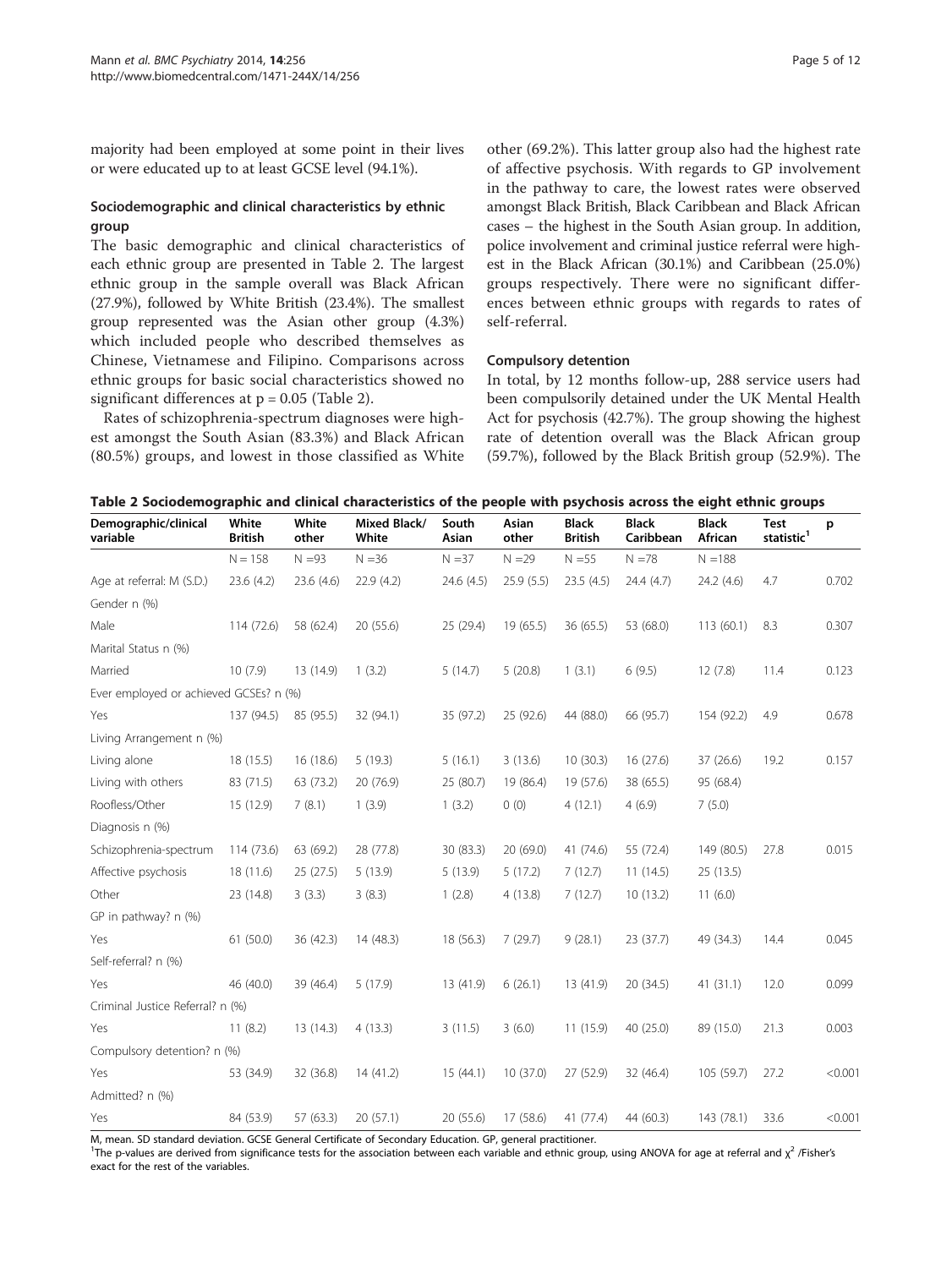lowest rates of detention were in the White British (34.9%) and White other groups (53.9%). Rates of detention per ethnic group are included in Table [2.](#page-4-0) Table 3 shows the associations between ethnic group and detention for men and women.

Compared with the reference group, White British service users, the most highly significant difference in compulsory detention rates was for the Black African group, in whom the overall odds of admission were nearly three times as high. Black African men had odds of admission more than twice that for White British men, whilst for Black African women the figure rose to over seven times compared with White British women with both differences being highly significant. For men in the Black British group, the difference did not reach statistical significance, but for Black British and Black Caribbean women the odds of involuntary admission were close to four times greater than for White British women. The figure for Black Caribbean males again did not reach statistical significance. The odds of compulsory admission were over six times greater for mixed Black/White women than for White British women.

Similarly, within the White Other group, women were found to have over three times increased odds of compulsory admission compared with White British women, though the men showed slightly lower odds than their White British counterparts, which did not reach statistical significance. Asian groups did not show significantly different odds of detention. The hub and spoke team showed the highest odds of compulsory detention but this did not reach statistical significance (OR 1.21 compared to Team 1). The odds of being detained did not differ with age or diagnosis.

#### Hospital admission

Overall, 426 (63.2%) patients were admitted to hospital for psychosis by 12 months follow-up. Table [4](#page-6-0) presents the adjusted odds ratios in men and women.

The regression models for hospital admission produced fairly similar results to those for compulsory detention, with a few exceptions. Women from the White other group had odds of admission that were over four times higher than their White British counterparts, which was in contrast to the men in this group (OR 0.93, nonsignificant). As with detention rates, the Black African group showed significantly increased admission risk, for both men and women. The most marked differences were for Black British women and Black African women who had over ten and eight times greater odds of admission than White British women, respectively. There was no significant association between odds of admission and age or diagnosis. Compared with Team A, patients in the hub and spoke team (Team C) showed 1.5 times increased odds of admission in men, and 1.3 times in women, though this did not reach statistical significance.

## Compulsory detention and hospitalisation in the subgroup: GP involvement, criminal justice and self-referral

A subgroup analysis was carried out with Teams A and D combined: these were the team for which pathway to care data was relatively complete. There were not however sufficient numbers to permit separate analysis by gender. Criminal justice referral was associated with much increased odds of detention in this sample (OR 17.2, 95% CI 6.0-49.5). In contrast, self-referral (OR 0.23 95% CI 0.13-0.39) and GP involvement in the pathway (OR 0.30, 95% CI 0.18-0.50) were each linked with a

|                                      | Male               |               |         | Female             |               |         |
|--------------------------------------|--------------------|---------------|---------|--------------------|---------------|---------|
|                                      | <b>Adjusted OR</b> | 95 % CI       | p value | <b>Adjusted OR</b> | 95 % CI       | p value |
| White other vs. White British        | 0.71               | $0.35 - 1.43$ | 0.335   | 3.33               | 1.13-9.77     | 0.028   |
| Mixed Black/White vs. White British  | 0.68               | $0.24 - 1.97$ | 0.481   | 6.71               | 1.73-25.9     | 0.006   |
| South Asian vs. White British        | 1.56               | $0.61 - 4.02$ | 0.353   | 2.28               | $0.52 - 10.0$ | 0.276   |
| Asian other vs. White British        | 1.13               | $0.39 - 3.23$ | 0.819   | 1.81               | $0.34 - 9.46$ | 0.484   |
| Black British vs. White British      | 1.76               | $0.78 - 3.98$ | 0.176   | 3.78               | 1.14-12.5     | 0.030   |
| Black Caribbean vs. White British    | 1.24               | $0.61 - 2.53$ | 0.546   | 3.93               | $1.21 - 12.7$ | 0.022   |
| Black African vs. White British      | 2.13               | 1.22-3.71     | 0.007   | 7.25               | 2.86-18.4     | 0.000   |
| Age at referral                      | 1.01               | $0.96 - 1.05$ | 0.795   | 0.99               | $0.93 - 1.06$ | 0.735   |
| Team B vs. Team A                    | 0.65               | $0.34 - 1.25$ | 0.200   | 0.44               | $0.17 - 1.09$ | 0.075   |
| Team C (hub and spoke) vs. Team A    | 1.14               | $0.70 - 1.85$ | 0.601   | 1.40               | $0.66 - 2.95$ | 0.375   |
| Team D vs. Team A                    | 0.62               | $0.30 - 1.26$ | 0.183   | 0.50               | $0.19 - 1.34$ | 0.169   |
| Affective vs. schizophrenia-spectrum | 0.86               | $0.44 - 1.70$ | 0.665   | 0.86               | $0.44 - 1.70$ | 0.665   |
| Other vs. schizophrenia-spectrum     | 0.78               | $0.39 - 1.57$ | 0.486   | 0.78               | $0.39 - 1.57$ | 0.486   |

Table 3 Adjusted odds ratios for compulsory detention by ethnicity, team and diagnosis

CI, confidence interval. OR, odds ratio. All OR adjusted for the other variables listed in the table.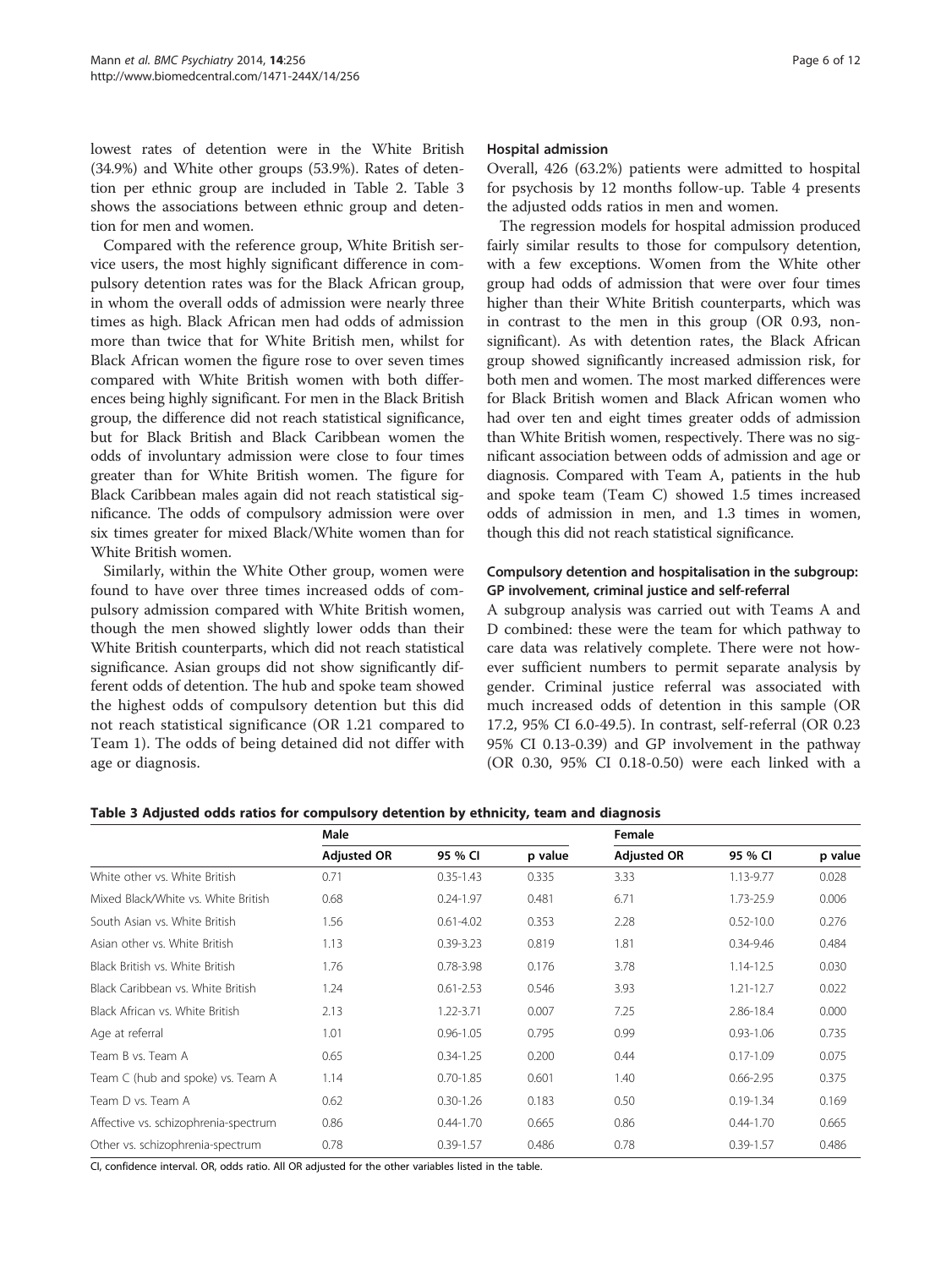|                                      | Male               |               |         | Female             |               |         |
|--------------------------------------|--------------------|---------------|---------|--------------------|---------------|---------|
|                                      | <b>Adjusted OR</b> | 95% CI        | p value | <b>Adjusted OR</b> | 95% CI        | p value |
| White other vs. White British        | 0.93               | $0.47 - 1.84$ | 0.824   | 4.93               | 1.63-14.89    | 0.005   |
| Mixed Black/White vs. White British  | 1.05               | $0.37 - 2.94$ | 0.927   | 1.64               | 0.48-5.68     | 0.433   |
| South Asian vs. White British        | 1.16               | $0.45 - 2.99$ | 0.752   | 0.60               | $0.13 - 2.78$ | 0.511   |
| Asian other vs. White British        | 1.94               | $0.64 - 5.86$ | 0.240   | 1.07               | $0.25 - 4.53$ | 0.928   |
| Black British vs. White British      | 1.99               | $0.83 - 4.77$ | 0.122   | 10.05              | 1.95-51.90    | 0.006   |
| Black Caribbean vs. White British    | 0.79               | $0.39 - 1.59$ | 0.506   | 2.19               | $0.74 - 6.48$ | 0.157   |
| Black African vs. White British      | 2.03               | 1.14-3.63     | 0.017   | 8.43               | 3.25-21.83    | < 0.001 |
| Age at referral                      | 1.01               | $0.96 - 1.06$ | 0.705   | 1.00               | $0.93 - 1.08$ | 0.908   |
| Team B vs. Team A                    | 1.33               | $0.72 - 2.47$ | 0.362   | 0.77               | $0.31 - 1.89$ | 0.562   |
| Team C (hub and spoke) vs. Team A    | 1.49               | $0.89 - 2.48$ | 0.127   | 1.29               | $0.57 - 2.94$ | 0.542   |
| Team D vs. Team A                    | 0.53               | $0.26 - 1.08$ | 0.082   | 0.60               | $0.20 - 1.74$ | 0.342   |
| Affective vs. schizophrenia-spectrum | 0.84               | $0.41 - 1.74$ | 0.646   | 0.85               | $0.41 - 1.76$ | 0.655   |
| Other vs. schizophrenia-spectrum     | 0.86               | $0.42 - 1.75$ | 0.676   | 0.60               | $0.18 - 1.97$ | 0.404   |

<span id="page-6-0"></span>Table 4 Adjusted odds ratios for hospital admission by ethnicity, team and diagnosis

CI, confidence interval. OR, odds ratio. All OR adjusted for the other variables listed in the table.

reduced risk of detention. All of these associations were highly significant (p < 0.0005). Associations between ethnic group and both hospitalisation and detention are presented in Table [5](#page-7-0) with adjustment for demographic factors and GP involvement, self-referral and criminal justice referral.

As the ethnic makeup of this subsample was slightly different from the original group, the odds of detention for each ethnic group were calculated again compared with White British service users. After adjusting for basic demographics, gender and diagnosis, the odds of being detained for the Black African group were more than five times those for the White British group  $(p < 0.0005)$ . The mixed Black/White group showed significantly increased odds of detention at over four times the White British group. The other ethnic groups all showed a trend towards increased detention, but none were statistically significant.

With the addition of the GP, criminal justice and selfreferral variables, the mixed race group no longer showed significantly greater odds of detention. The Black African group showed a reduction in odds of detention to less than three times as likely as White British patients, which remained a significant difference ( $p = 0.013$ ) after adjusting for these three additional factors (Table [5](#page-7-0)).

Unadjusted, only the Black African group showed significantly greater odds of hospital admission (voluntary or compulsory) compared to White British patients (over five times). Adjusting for basic demographics, diagnosis and the three pathway/help-seeking variables showed a similar result to that for detention (Table [5](#page-7-0)). The odds of admission in Black African patients reduced to just over three times that of the White British group but remained significant ( $p = 0.009$ ).

## **Discussion**

This study moves beyond previous research in a number of important respects. Firstly, it is the largest UK study comparing detention/admission rates in FEP patients. It is also the first such UK study to be conducted across Early Intervention Services. Furthermore, we took steps to classify ethnicity into more meaningful categories, including groups beyond crude 'black' and 'white' classifications, and where possible presented results stratified by gender. In keeping with our original hypothesis, we found Black African patients significantly more likely to be detained in this FEP sample compared to their White British counterparts, though this did not extend to Black British and Caribbean groups. The most markedly increased rates were observed in Black African women, in whom the odds of detention were more than seven times higher than White British women, up to a year into EIS care.

#### Different team structures

Each included team operated using a slightly different model and was from a geographically distinct region of London. There were differences with regard to ethnic mix between groups, which reflected the local populations served by each team. The only team showing increased odds of admission to hospital was Team C (1.5 times that of Team A for men and women combined,  $p = 0.067$ ), which was also the only 'hub and spoke' team. This increased admission rate may be explained by the lack of a specialised dedicated team to deliver assertive input for FEP patients at the earliest stages. Overall, though the different approaches had modest impacts on admission and detention rates; more focused comparisons of each could be a direction for future work.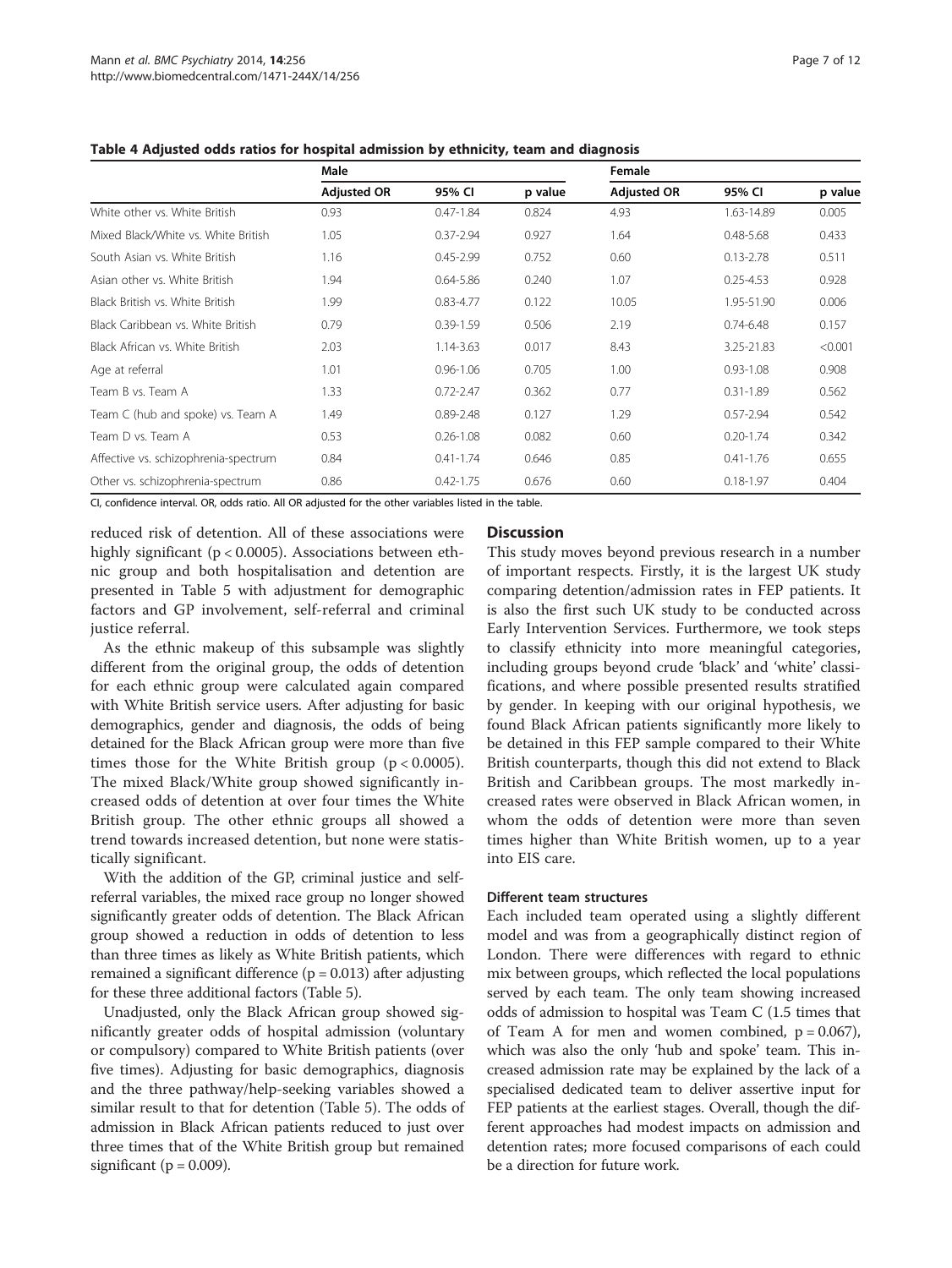| Ethnic group                                                                                                   | Detention n (%) | <b>Adjusted OR</b><br>(95 % CI) | p       | Admitted n (%) | <b>Adjusted OR</b><br>(95% CI) | p       |
|----------------------------------------------------------------------------------------------------------------|-----------------|---------------------------------|---------|----------------|--------------------------------|---------|
| Step 1. Adjusted for age, gender, diagnosis                                                                    |                 |                                 |         |                |                                |         |
| White British                                                                                                  | 20(26.0)        | Reference                       |         | 33 (42.9)      | Reference                      |         |
| White other                                                                                                    | 20 (37.7)       | $1.8(0.8-4.0)$                  | 0.127   | 30 (56.6)      | $1.8(0.9-3.7)$                 | 0.117   |
| Mixed Black/White                                                                                              | 6(54.6)         | $3.4(0.9-12.6)$                 | 0.065   | 6(54.6)        | $1.4(0.4-5.2)$                 | 0.573   |
| South Asian                                                                                                    | 9(45.0)         | $2.5(0.9-7.0)$                  | 0.086   | 9(45.0)        | $1.1(0.4-3.0)$                 | 0.878   |
| Asian other                                                                                                    | 5(35.7)         | $1.6(0.5-5.3)$                  | 0.472   | 8(57.1)        | $1.8(0.6-5.8)$                 | 0.329   |
| <b>Black British</b>                                                                                           | 5(41.7)         | $2.0(0.6-7.2)$                  | 0.278   | 7(58.3)        | $1.7(0.5-5.7)$                 | 0.428   |
| <b>Black Caribbean</b>                                                                                         | 9(40.9)         | $2.0(0.7-5.5)$                  | 0.174   | 12 (54.6)      | $1.6(0.6-4.3)$                 | 0.329   |
| <b>Black African</b>                                                                                           | 58 (63.7)       | $5.4(2.7-10.7)$                 | < 0.001 | 72 (79.1)      | $4.9(2.4-9.7)$                 | < 0.001 |
| Step 2. Adjusted for age, gender, diagnosis plus GP<br>involvement, criminal justice referral and help-seeking |                 |                                 |         |                |                                |         |
| White British                                                                                                  | 20(26.0)        | Reference                       |         | 33 (42.9)      | Reference                      |         |
| White other                                                                                                    | 20 (37.7)       | $1.1(0.4-2.6)$                  | 0.908   | 30 (56.6)      | $1.3(0.5-3.2)$                 | 0.534   |
| Mixed Black/White                                                                                              | 6(54.6)         | $2.2(0.5-10.3)$                 | 0.297   | 6(54.6)        | $0.7(0.2-3.4)$                 | 0.697   |
| South Asian                                                                                                    | 9(45.0)         | $2.5(0.8-7.9)$                  | 0.108   | 9(45.0)        | $1.1(0.3-3.5)$                 | 0.870   |
| Asian other                                                                                                    | 5(35.7)         | $1.1(0.3-3.9)$                  | 0.938   | 8(57.1)        | $1.1(0.3-3.9)$                 | 0.935   |
| <b>Black British</b>                                                                                           | 5(41.7)         | $1.7(0.4-7.2)$                  | 0.467   | 7(58.3)        | $1.6(0.4-7.0)$                 | 0.513   |
| <b>Black Caribbean</b>                                                                                         | 9(40.9)         | $1.9(0.5-6.6)$                  | 0.315   | 12 (54.6)      | $1.6(0.4-5.8)$                 | 0.507   |
| <b>Black African</b>                                                                                           | 58 (63.7)       | $2.8(1.3-6.4)$                  | 0.012   | 72 (79.1)      | $3.1(1.3-3.1)$                 | 0.009   |

<span id="page-7-0"></span>Table 5 Logistic regression models of factors associated with detention and admission, all ethnicities compared with the White British psychosis patients

Note. Teams A and D combined,  $n = 302$ . Ethnicity by gender interaction not significant for any ethnic groups

CI, confidence interval. OR, odds ratio. All OR adjusted for age at referral to EIS and also for ethnicity, team and diagnosis, where this wasn't the variable of interest for the comparison.

#### Compulsory detention

There were marked differences in detention rates by ethnic group, even after adjustments for social and clinical characteristics. Overall, the results share some similarities with the pre-EIS AESOP [[3\]](#page-10-0) study findings (Black African and Caribbean FEP detained more than White British patients). The AESOP study was in fact partially based in an overlapping region of London, but was conducted prior to the introduction of EIS teams. Of note, the odds of detention appeared higher in Black Caribbean women compared to men in our study (adjusted OR 3.9 and 1.2 respectively). This is in reverse to the corresponding figures in the AESOP study (OR 1.3 and 3.5) [[3\]](#page-10-0). Our findings also challenge earlier work that suggested such ethnic differences only appeared after years of contact with psychiatric services [\[7](#page-10-0)[,26,27](#page-11-0)]. The most notable result was in the Black African group, who were together nearly three times more likely to be compulsorily detained compared with their White British counterparts. However, of note (and in contrast to the AESOP study), the odds were strikingly highest in Black African women, who had over seven times greater odds of being detained. Interestingly, this difference appeared to extend to mixed Black/White women (nearly seven times increased odds) and Black Caribbean and Black British women also showed nearly four times higher odds of being detained compared to White British females. Previous work has not looked specifically at the experiences of mixed race individuals. Furthermore, by including patients from the White Other category, we showed women in this group also had significantly raised odds of involuntary admission (over three times White British rates). The observation that disparities between Black Africans and White British patients do not appear to have reduced, and in women may appear greater, after the establishment of EIS teams is of concern and suggests more needs to be done to address the needs of BME groups within these services.

Few studies have explored the needs of women with FEP specifically, but a recent study of women in acute mental health crises highlighted increased odds of detention in BME women, particularly Black Africans [\[25](#page-11-0)]. We demonstrate that this is highly relevant for young women at the earliest stages of psychotic illness. Much recent attention has focused on the adverse routes of contact experienced by Black Caribbean men (with good reason) but in light of these findings, the needs of women in a number of ethnic groups also need to be highlighted and tackled. A previous Dutch study showed significantly increased rates of detention in young Surinamese women, but not Surinamese men [\[18\]](#page-11-0). The authors of this study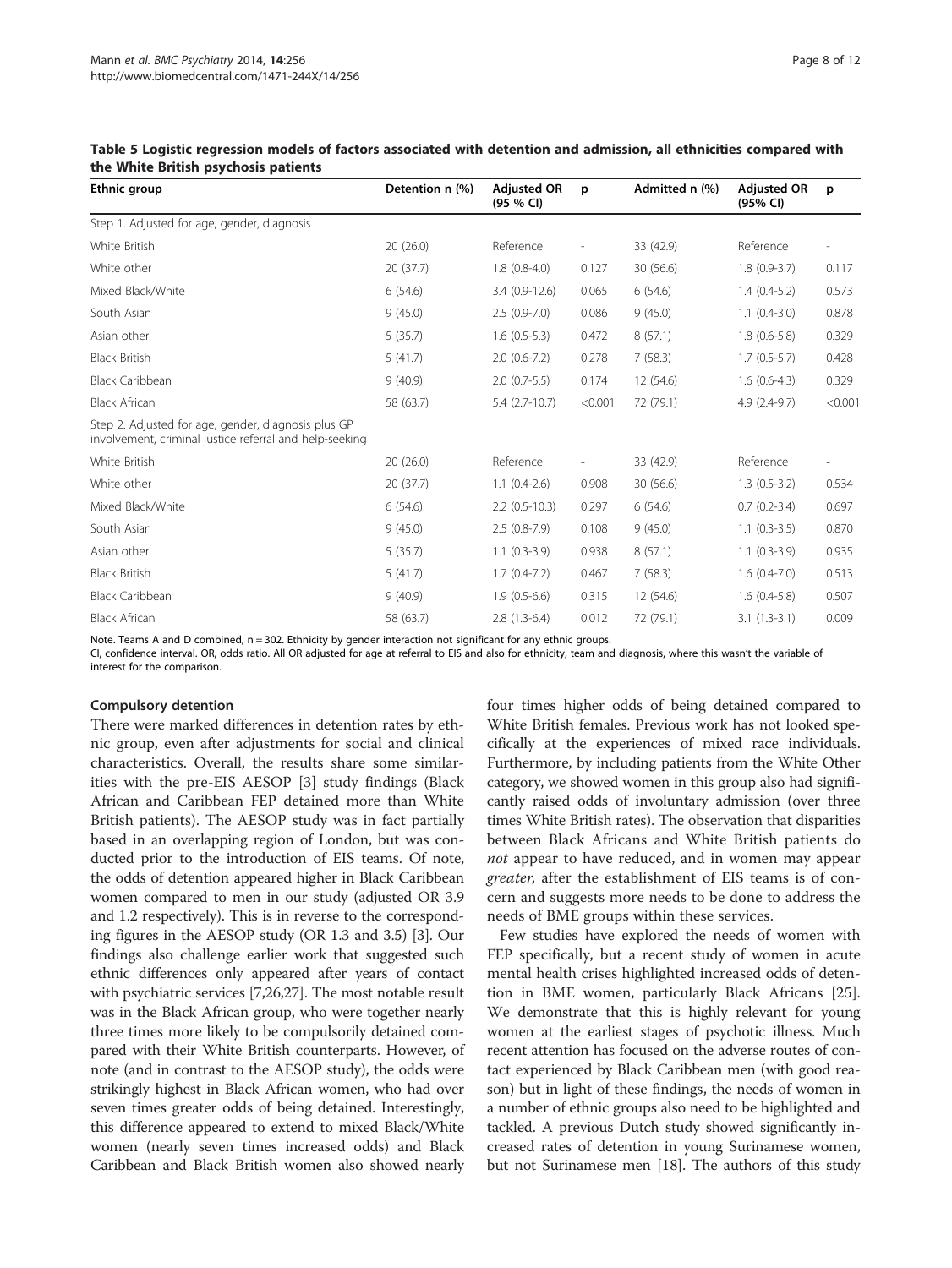pointed out similarities between migrant groups in the Netherlands and Black Caribbeans in the UK. Interestingly, in our study Black Caribbean men did not show significantly increased odds of detention though Black African men did. The former is in contrast to findings from AESOP, and one could speculate high profile cases and increased training/awareness of the needs of young men from this group may be starting to have an impact. In addition, the Black Caribbean population may itself be changing, in terms of willingness to seek help/attitudes to services and perhaps becoming more integrated. Indeed, Black British men show similar odds of detention to those in the Black Caribbean group. Early Intervention Service staff may be less aware of the high rates of adverse contacts amongst Black African and mixed race women that we have observed here.

The subgroup analysis that was conducted went some way towards identifying a possible explanation for the increased rates of detention in Black African patients. This group showed lower rates of involvement of GPs in their pathways to EIS (in keeping with previous research) as well as significantly less self-referral for help, and more criminal justice referrals. However, this only partially explained the differences, with this ethnic group still nearly three times more likely to be detained than White British patients. A systematic review of pathways to care for FEP patients could not find consistent results for ethnic/gender/socioeconomic determinants [\[24\]](#page-11-0) but Lawlor et al's study [[25](#page-11-0)] of women from ethnic minorities experiencing a mental health crisis showed help-seeking behaviour to be an explanatory factor in variation in rates of compulsory detention. Beyond this, knowledge of what drives help-seeking behaviour itself needs to be explored and addressed. Variation in explanatory models of psychosis, for example, is a possible target for public education (31).

The needs of the non-British White population have received relatively little attention in the literature, partly because they include large groups that have migrated to the UK relatively recently. One UK study [\[25](#page-11-0)] showed higher rates of detention in this group (non-FEP women). The group in this study is very heterogeneous, including Turkish, Polish and Irish patients. However, the finding that women in this group showed significantly raised rates of involuntary admission highlights the need to conduct more research to better understand the needs of these communities.

## Hospital admission

Risk of hospitalisation has been less studied than detention, but admission to hospital is generally considered a less desirable outcome than community management. Of note, our population showed a high rate of admission (63%) despite the presence of EIS. This suggests a need to review what could be done to bring these levels down,

as beginning EIS contact with an acute admission to hospital is likely to be a traumatic experience for service users and their families. A systematic review by the authors [[5\]](#page-10-0) revealed only three existing papers comparing rates of admission in FEP by ethnicity, which showed mixed results and had several methodological weaknesses. Our larger, more robust study revealed significantly increased odds of admission in FEP in the Black African group overall (adjusted OR 3.2) within an EIS setting. For women, the odds of admission were over eight times higher for Black Africans than White British women. For men, the figure was twice as high as their White British counterparts. Black British women also showed markedly increased odds of admission (over ten times), though the increased rate did not reach significance for Black British men. In keeping with the detention findings, women from the White other group were more than four times as likely as White British women to be admitted to hospital. Of note, the Black Caribbean group (men and women) did not show significantly increased admission rates. It should be noted the relevant confidence intervals are fairly wide, with the possibility that sample sizes may not have been large enough to capture real differences in some groups. Such variation again highlights the importance of not grouping together all Black or all White service users, as vital information about particular groups' experiences may be lost. As with detention, increased criminal justice involvement partially explained the increased rates seen, along with reduced GP involvement, and less self-referral (subgroup analysis).

#### Explaining the differences

A number of explanations have been proposed for increased admission/detention in ethnic minorities, with racism and racial stereotyping of Black and minority ethnic patients one of the most frequently proposed explanations, according to a systematic review by Singh et al. [[4](#page-10-0)]. However, there is limited primary evidence to support such views (though this does not rule out a role for racism/perceived racism) and the reality is likely to be more complex. Other explanations have included higher rates of psychosis, different clinical presentations in BME patients and different explanatory models of illness [\[7,](#page-10-0)[26](#page-11-0),[28](#page-11-0)]. In addition, increasing dissatisfaction with and suspicion of services over time has been suggested as a reason that the differences between BME and White British patients increase over time [[26,29\]](#page-11-0).

The reasons why, for example, South Asian women with FEP are more likely to involve a GP in their care, or more likely to self-refer compared with Black African women are likely to be complex and multifactorial [\[30](#page-11-0)]. This paper highlights the marked variation between ethnic minorities and the need for more specific, focused research (including qualitative work) into the different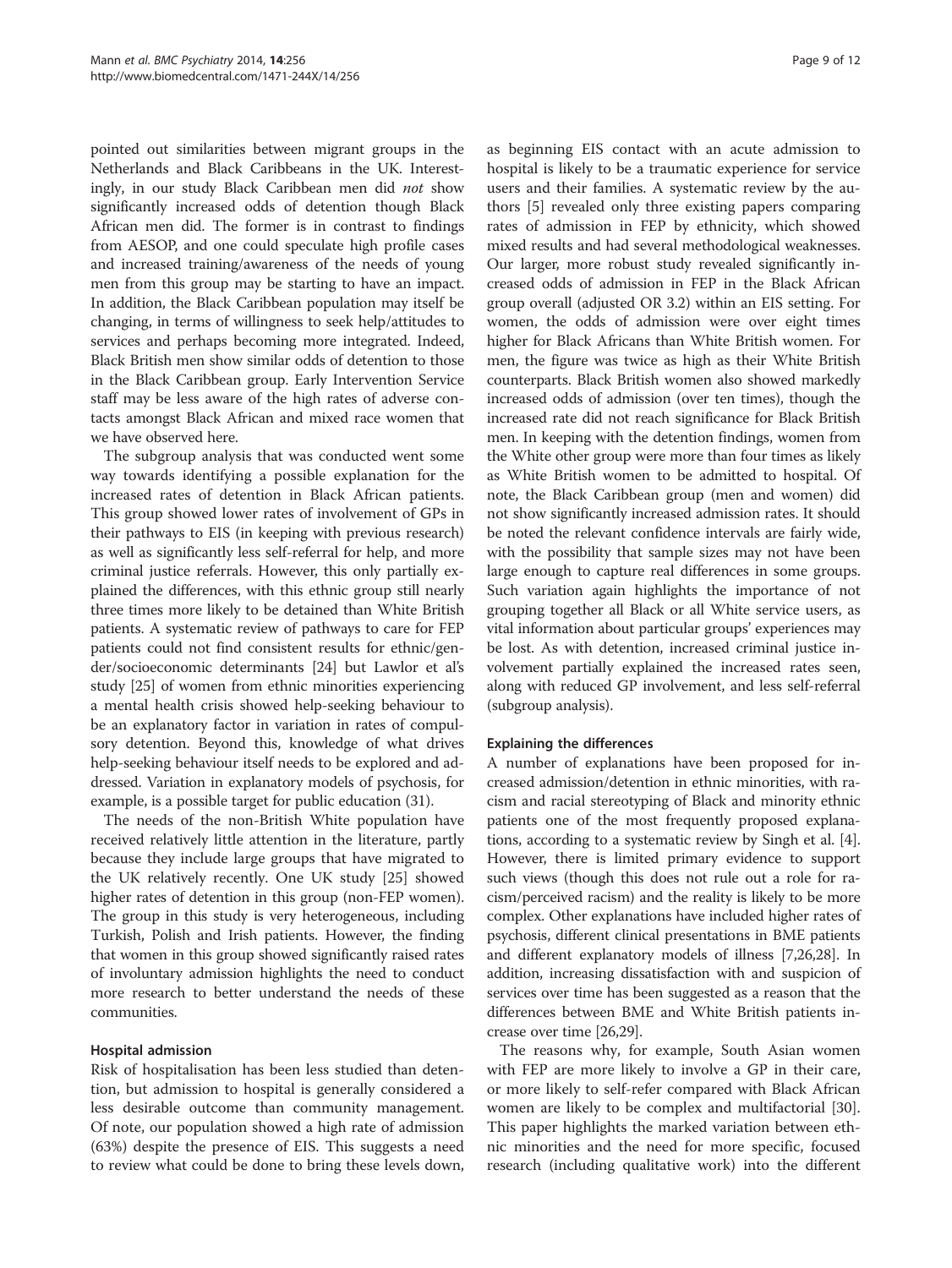experiences of better defined ethnic groups (including mixed race), with differentiation by gender.

#### Implications for Early Intervention Services (EIS)

In an increasingly outcome-driven and evidence-based era, EIS need to demonstrate a significant positive impact on detecting and treating psychosis early, across all groups. Our findings, when compared with UK studies from the pre-EIS era [\[5](#page-10-0)], suggest no improvement in the inequality between Black African patients with FEP and White British patients in terms of experiences of admission and detention. The high rates of detention and hospital admission overall are likely to have substantial implications for continuing engagement. The rate of detention is particularly elevated in Black African patients at 60% (Table [2\)](#page-4-0). A disconcerting finding is of even higher rates in certain groups than prior to introduction of EIS, especially in women. While there is overall evidence that the EIS model is a cost-effective [\[31\]](#page-11-0) means of engaging hard-to-reach young people, it would seem not all groups are being reached in ways that minimise stigma and trauma. Of note, a recent systematic review of initiatives to shorten DUP [[32](#page-11-0)] concluded that establishing dedicated services for people with FEP does not in itself reduce DUP. This is despite evidence that longer DUP is associated with poorer outcomes [\[33,34](#page-11-0)].

An important issue is that most EI services in England are primarily recovery-focused; they pick up young people with psychosis after they have had contact with mental health services and are not resourced to actively seek people at high risk or in the early stages of psychosis before help is sought from health services. In addition, they do not generally operate with an ethnic focus. There is now a need to consider how early engagement with services by community routes might be promoted, especially for those groups who currently tend to reach services via coercive pathways. People from some minority groups or their families may for example choose to approach trusted religious or other community figures and organisations rather than health professionals when experiencing psychotic symptoms. Seeking to open up links with such figures/establishments and to develop a mutual understanding of the help needed might result in EIS services appearing more relevant and accessible to the communities they serve. It appears imperative for EIS to focus more closely on the ethnic groups that show the most persistent and marked differences in adverse routes.

## Further clinical, research and policy implications

In Britain, the former government's five year 'Delivering Race Equality' (DRE) programme stated that one of its specific aims was reducing the 'disproportionate' rates of compulsory detention of BME patients in inpatient units [[11](#page-11-0)]. However, the fifth annual 'Count Me In' census (2010)

showed no such shift despite a number of community and hospital-based interventions across the country. Conclusions in a review of the DRE's impact included identifying a need for better quality research into these differences and the importance of considering individual BME groups distinctly from one another. Our study findings support this drive for more specific, well-designed research into the needs of ethnic minorities with FEP attending EIS. It will be important to better understand the reasons certain groups do not experience as much adverse contact as others, as well as the excess of adverse experiences in others. Furthermore, given that some of our findings are in contrast to those from the AESOP study, attempts to replicate results will be helpful.

The markedly raised rate of detention and admission in certain female groups, over and above men, was an unexpected but important finding. It demonstrates adverse contact routes are not just a problem affecting 'angry young men', and the factors underlying these differences need to be further explored, in order to be tackled. Adapting psychological approaches to patients, taking into account their ethnic origin, has been demonstrated to improve outcomes [\[35](#page-11-0)] in psychosis. This has not been investigated in an EIS setting. As discussed earlier, EI services do not currently operate with an ethnic focus. Addressing this should involve consulting directly with service users, carers and other community members regarding their views and experiences of early intervention. In addition, cultural differences in how women with mental illness are perceived in their communities may be an important area of future study. A recent analysis of UK data on use of the Mental Health Act (4423 assessments over four years) found female gender to be a strong predictor of detention [\[36\]](#page-11-0). It has been argued that women with mental illness who are also from ethnic minorities suffer a so-called 'triple disadvantage' when it comes to engaging with services [[37](#page-11-0)]. One of the key features of the EIS model is following an 'assertive outreach' approach. Not adhering to this, for example as a result of excessively large case loads, could be hypothesized to particularly affect the engagement of ethnic minority patients. These differences could be explored with a combination of quantitative and qualitative research. The latter may provide clues to the potential mechanisms underlying ethnic inequalities, including among previously under-investigated groups such as Turkish, Polish or Eastern European patients. A recent series of interviews with young people with FEP highlighted the importance of engaging families and promoting better communications with key workers [[38](#page-11-0)]. Future work could look into the way EIS engage women, in particular those from ethnic minorities, as well as further examine attitudes to help-seeking in different minority groups. This would equip us better to develop early detection initiatives targeting specific communities.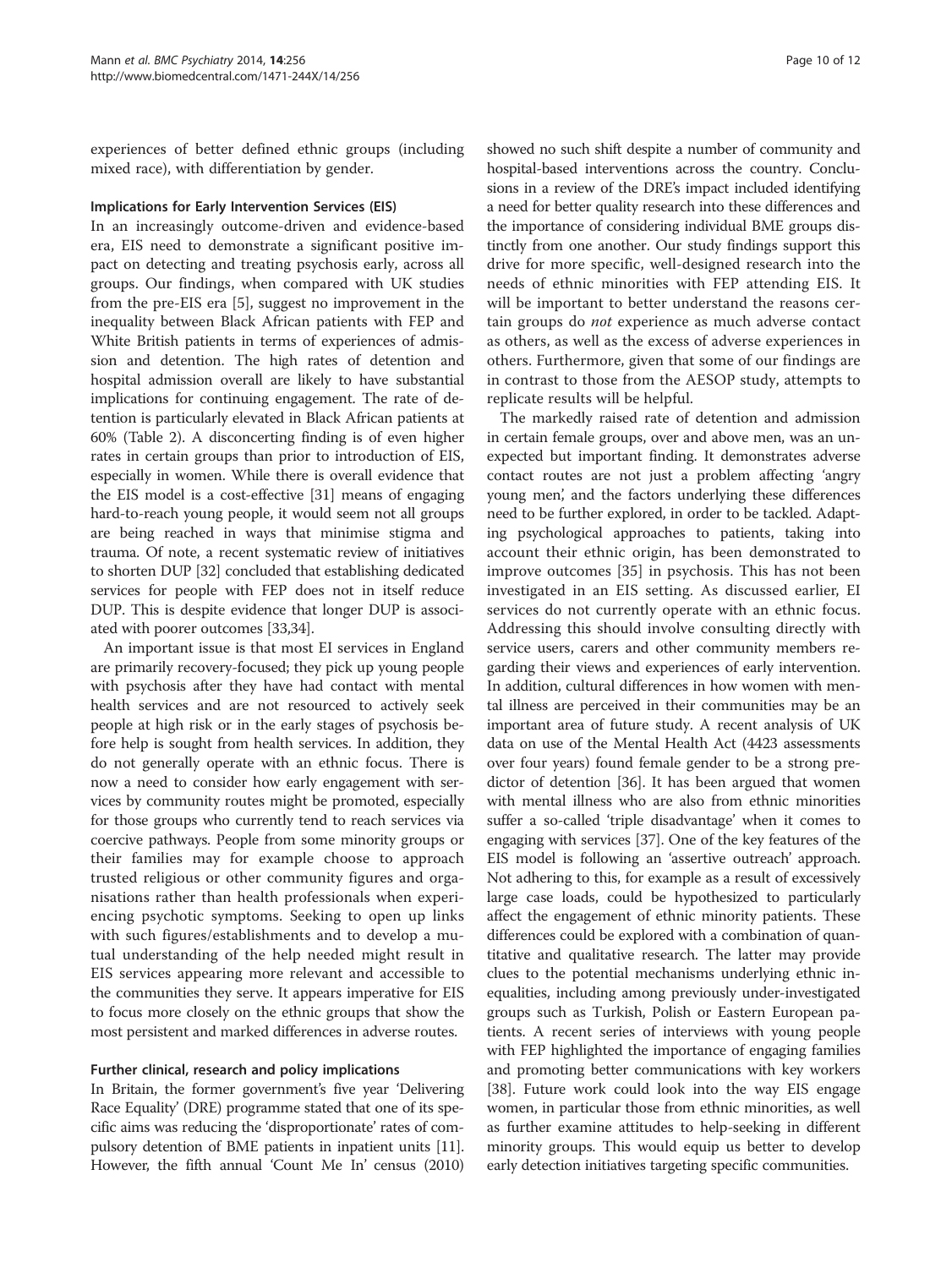#### <span id="page-10-0"></span>**Limitations**

One of the most notable limitations is the high levels of missing data for certain variables. As a result we were unable to explore differences in duration of untreated psychosis or other potential risk factors (violence, suicidal ideation, severity of symptoms). Our study has highlighted some of the difficulties inherent in relying on busy clinicians to collect routine data to be used in research. The MiData package is a useful tool enabling wide-scale research but it has proved difficult to attain satisfactory completion rates for some assessments. More dedicated support staff or even streamlining the database further may enhance future data capture.

In addition, despite our efforts to employ more meaningful ethnic categories, some of the groups were fairly heterogeneous including the largest Black African group, which included patients from a number of different African countries, with different cultures, religions and geographical locations. The White other group also consisted of patients from cultures and countries as far apart as Iran and Poland. Also, owing to the small number of patients with affective psychosis in some ethnic groups, the categories of manic and depressive psychosis were merged.

Our post-hoc subgroup analysis could not be stratified by gender owing to the smaller sample size, and the exclusion of two teams reduces its generalisability. There were also no adjustments made for multiple testing and thus some associations may have been over-estimated. With regard to generalisability of the study as a whole, the four teams studied were from urban parts of London with a relatively dense ethnic minority mix and are not typical of the UK as a whole suggesting future research needs to be conducted in more disparate and rural locations around the UK.

Finally, an issue affecting most existing studies in this area is that of the denominator, as this should ideally be the population actually assessed under the MHA, not just those detained. Unfortunately no such data are available. It has previously been proposed that data relating to both assessment and detention should be routinely and centrally collated [4] to facilitate more accurate comparisons.

#### Conclusion

This study shows marked differences in rates of detention and admission in certain ethnic minorities (notably Black African patients) compared with White British patients with FEP, across four EIS teams. Adverse contacts were also found for other less well-studied groups including women classed as White other or mixed race. The high rates were only partially explained by criminal justice referral, reduced self-referral and less GP involvement in these groups. There is a need for more detailed hypothesis-driven research to better understand

these disparities as a basis for improving services and promoting equality of care regardless of gender or ethnic categorisation.

#### Competing interests

The authors declare that they have no competing interests.

#### Authors' contributions

FM was involved in study conception and design, collection, analysis and interpretation of data, and wrote the manuscript. HLF also designed the study including development of the MiData tool, trained clinicians in use of MiData, merged the anonymised data, and reviewed and edited drafts of the manuscript. BM, JJ, JL and MFH were involved in implementation of the MiData tool within their clinical teams, as well as gathering data and commenting on manuscript drafts. AT assisted with data collection and commented on manuscript drafts. SJ supervised study conception and design, was involved in development, piloting and implementation of the MiData tool, interpretation of the analysis, as well as revision of the manuscript. All authors read and approved the final manuscript.

#### Acknowledgments

We are extremely grateful to clinicians and patients from the teams participating as part of the MiData Consortium for their time and enthusiasm. We would particularly like to acknowledge the contributions of Kate Theodore, Tom Grange, Katharine McLoughlin, Rhianne Doherty, Lorna Hobbs, Peter Bailey, Jana Advani, Teuta Rexhepi and Sally Bloy for collection of data in the individual sites. Thanks also go to members of LEIRN, especially Paddy Power, Swaran Singh, Brock Chisholm, Nikola Rahaman, Aurelie Freeman, Maxine Sacks, Gillian Paul, Emma Stinton and Jim O'Donnell for their contributions to the development and implementation of the package. The authors are also grateful to UCL statistician Khadija Rantell for advice and support. This work was supported by the London Development Centre for Mental Health. Initial pilot work within Camden & Islington early intervention service was supported by Islington Primary Care Trust. The funding bodies had no further role in study design, in the collection, analysis and interpretation of data, in the writing of the report or in the decision to submit the paper for publication.

#### Author details

<sup>1</sup> Division of Psychiatry, UCL, Charles Bell House, 67-73 Riding House Street, London W1W 7EJ, UK. <sup>2</sup>MRC Social, Genetic & Developmental Psychiatry Centre, Institute of Psychiatry, King's College London, London, UK. <sup>3</sup>East London NHS Foundation Trust, London, UK. <sup>4</sup>South London and Maudsley NHS Foundation Trust, London, UK.<sup>5</sup> Camden and Islington NHS Foundation Trust, London, UK.

#### Received: 18 June 2014 Accepted: 29 August 2014 Published: 5 September 2014

#### References

- Cantor-Graae E, Selten JP: Schizophrenia and migration: a meta-analysis and review. Am J Psychiatry 2005, 162(1):12-24.
- 2. Morgan C, Charalambides M, Hutchinson G, Murray R: Migration, ethnicity, and psychosis: toward a sociodevelopmental model. Schizophr Bull 2010, 36(4):655–664.
- 3. Morgan C, Mallett R, Hutchinson G, Bagalkote H, Morgan K, Fearon P, Dazzan P, Boydell J, McKenzie K, Harrison G, Murray R, Jones P, Craig T, Leff J: Pathways to care and ethnicity. 1: Sample characteristics and compulsory admission. Report from the AESOP study. Br J Psychiatry 2005, 186:281–289.
- 4. Singh SP, Greenwood N, White S, Churchill R: Ethnicity and the Mental Health Act 1983. Br J Psychiatry 2007, 191:99–105.
- 5. Mann F, Fisher HL, Johnson S: A systematic review of ethnic variations in hospital admission and compulsory detention in first episode psychosis. J Ment Health 2014, 23(4):205–211.
- 6. Archie S, Akhtar-Danesh N, Norman R, Malla A, Roy P, Zipursky RB: Ethnic diversity and pathways to care for a first episode of psychosis in Ontario. Schizophr Bull 2010, 36(4):688–701.
- 7. Goater N, King M, Cole E, Leavey G, Johnson-Sabine E, Blizard R, Hoar A: Ethnicity and outcome of psychosis. Br J Psychiatry 1999, 175:34-42.